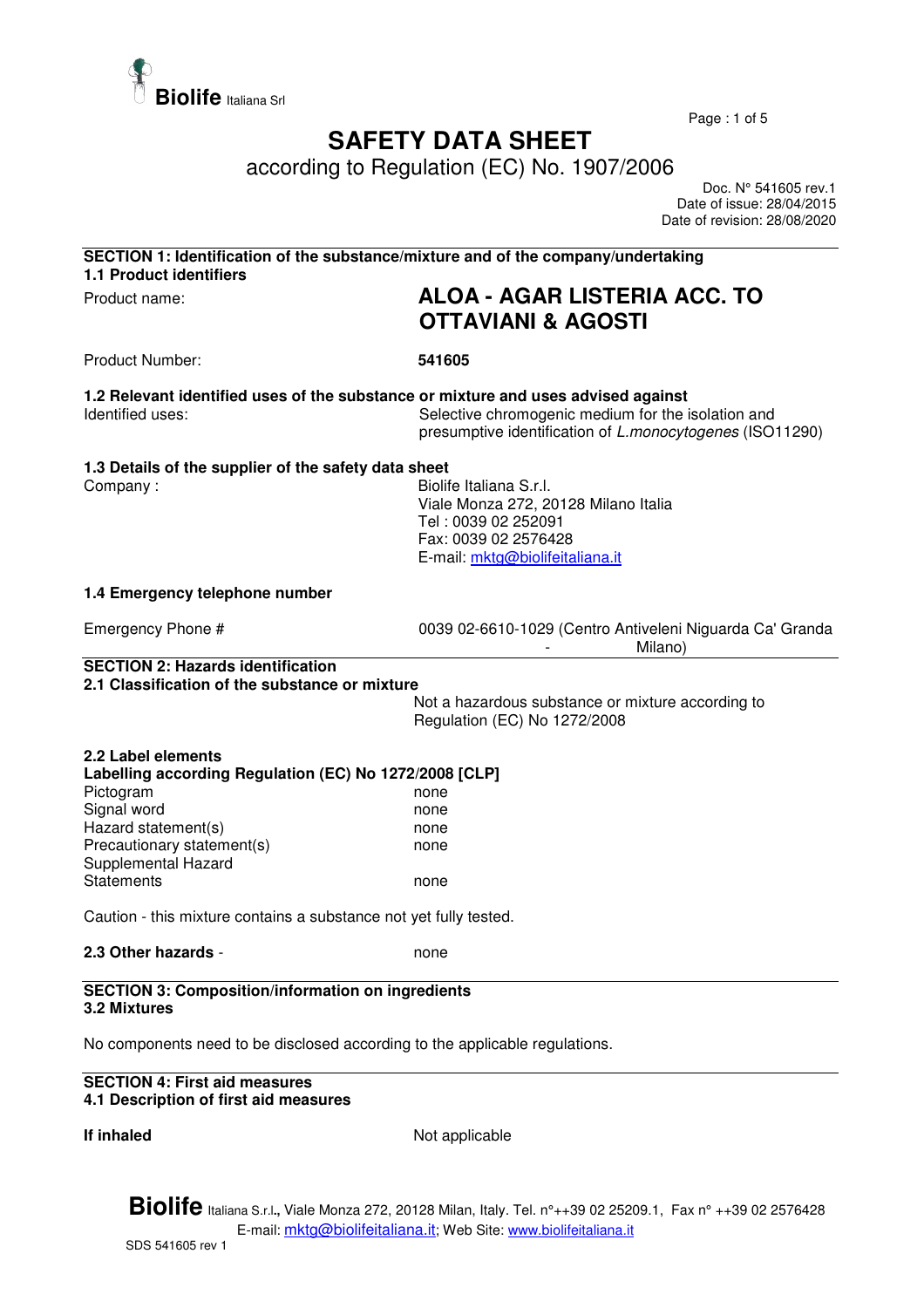

|                                                                                   | Page: 2 of 5                                                                                                                    |  |
|-----------------------------------------------------------------------------------|---------------------------------------------------------------------------------------------------------------------------------|--|
| In case of skin contact                                                           | Wash off with soap and plenty of water.                                                                                         |  |
| In case of eye contact                                                            | Rinse thoroughly with plenty of water for at least 15 minutes.                                                                  |  |
| If swallowed                                                                      | Never give anything by mouth to an unconscious person.<br>Rinse mouth with water.                                               |  |
| 4.2 Most important symptoms and effects, both acute and delayed                   | To the best of our knowledge, the chemical, physical, and<br>toxicological properties have not been thoroughly<br>investigated. |  |
| 4.3 Indication of any immediate medical attention and special treatment needed    | no data available                                                                                                               |  |
| <b>SECTION 5: Fire fighting measures</b>                                          |                                                                                                                                 |  |
| 5.1 Extinguishing media                                                           |                                                                                                                                 |  |
| Suitable extinguishing media                                                      | Use water spray, alcohol-resistant foam, dry chemical or<br>carbon dioxide.                                                     |  |
| 5.2 Special hazards arising from the substance or mixture                         |                                                                                                                                 |  |
|                                                                                   | Carbon oxides                                                                                                                   |  |
| 5.3 Advice for fire-fighters                                                      | Wear self contained breathing apparatus for fire fighting if<br>necessary.                                                      |  |
| 5.4 Further information                                                           | no data available                                                                                                               |  |
| <b>SECTION 6: Accidental release measures</b>                                     |                                                                                                                                 |  |
| 6.1 Personal precautions, protective equipment and emergency procedures           | Prevent container breakage.                                                                                                     |  |
| <b>6.2 Environmental precautions</b>                                              | Do not let product enter drains.                                                                                                |  |
| 6.3 Methods and materials for containment and cleaning up                         | Sweep up and shovel. Keep in suitable, closed containers for<br>disposal.                                                       |  |
| 6.4 Reference to other sections                                                   | For disposal see section 13.                                                                                                    |  |
| <b>SECTION 7: Handling and storage</b><br>7.1 Precautions for safe handling       | Handle in accordance with good laboratory practice.                                                                             |  |
| 7.2 Conditions for safe storage, including any incompatibilities                  |                                                                                                                                 |  |
|                                                                                   | Store in cool place. Keep container tightly closed. For<br>storage refer to the temperature indicated on the label.             |  |
| 7.3 Specific end use(s)                                                           | Apart from the uses mentioned in section 1.2 no other<br>specific uses are stipulated                                           |  |
| <b>SECTION 8: Exposure controls/personal protection</b><br>8.1 Control parameters |                                                                                                                                 |  |
| Components with workplace control parameters                                      |                                                                                                                                 |  |

It doesn't contain substances with occupational exposure limit value.

## **8.2 Exposure controls**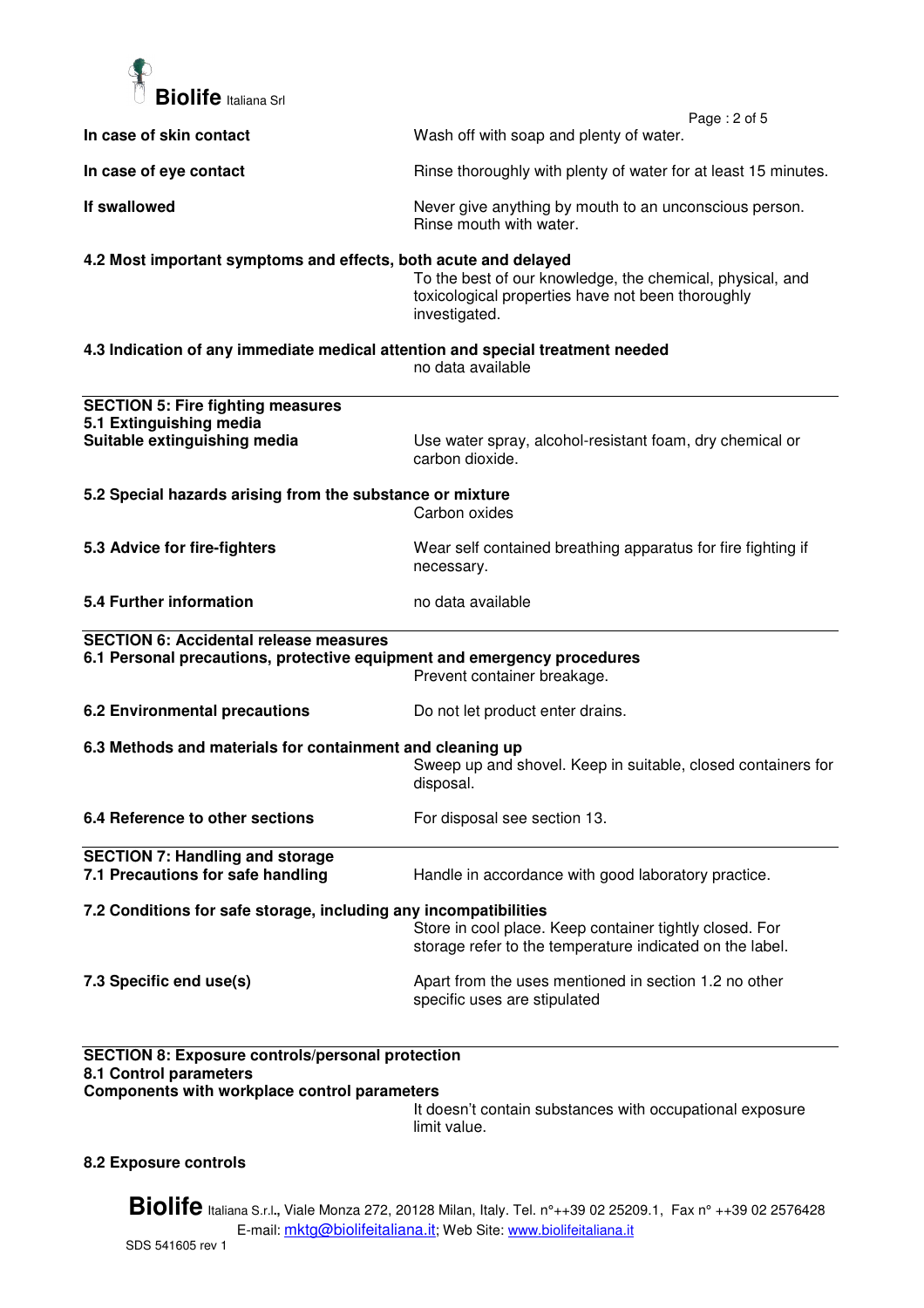

|                                                      | Page: 3 of 5                                                                                                                                                                                                 |
|------------------------------------------------------|--------------------------------------------------------------------------------------------------------------------------------------------------------------------------------------------------------------|
| Appropriate engineering controls                     | Handle in accordance with good industrial hygiene                                                                                                                                                            |
| Personal protective equipment<br>Eye/face protection | Use equipment for eye protection tested and approved under<br>appropriate government standards such as NIOSH (US) or<br>EN 166(EU).                                                                          |
| <b>Skin protection</b>                               | Handle with gloves. Gloves must be inspected prior to use.<br>Use proper glove removal technique (without touching<br>glove's outer surface) to avoid skin contact with this product.<br>Wash and dry hands. |
| <b>Body Protection</b>                               | The type of protective equipment must be selected according<br>to the concentration and amount of the dangerous substance<br>at the specific workplace.                                                      |
| <b>Respiratory protection</b>                        | Respiratory protection is not required.                                                                                                                                                                      |
| Control of environmental exposure                    | Do not let product enter drains.                                                                                                                                                                             |

## **SECTION 9: Physical and chemical properties**

| 9.1 Information on basic physical and chemical properties |                   |  |  |
|-----------------------------------------------------------|-------------------|--|--|
| a) Appearance Form:                                       | solid             |  |  |
| Colour:                                                   | no data available |  |  |
| b) Odour                                                  | no data available |  |  |
| c) Odour Threshold                                        | no data available |  |  |
| d) pH                                                     | no data available |  |  |
| e) Melting point/freezing                                 |                   |  |  |
| point                                                     | no data available |  |  |
| f) Initial boiling point and                              |                   |  |  |
| boiling range                                             | no data available |  |  |
| g) Flash point                                            | no data available |  |  |
| h) Evaporation rate                                       | no data available |  |  |
| i) Flammability (solid, gas)                              | no data available |  |  |
| j) Upper/lower                                            |                   |  |  |
| flammability or                                           |                   |  |  |
| explosive limits                                          | no data available |  |  |
| k) Vapour pressure                                        | no data available |  |  |
| I) Vapour density                                         | no data available |  |  |
| m) Relative density                                       | no data available |  |  |
| n) Water solubility                                       | no data available |  |  |
| o) Partition coefficient: n-octanol/                      |                   |  |  |
| water                                                     | no data available |  |  |
| p) Auto-ignition temperature                              | no data available |  |  |
| q) Decomposition temperature                              | no data available |  |  |
| r) Viscosity                                              | no data available |  |  |
| s) Explosive properties                                   | no data available |  |  |
| t) Oxidizing properties                                   | no data available |  |  |
| 9.2 Other safety information                              | no data available |  |  |
| <b>SECTION 10: Stability and reactivity</b>               |                   |  |  |
| 10.1 Reactivity                                           | no data available |  |  |
| <b>10.2 Chemical stability</b>                            | no data available |  |  |
| 10.3 Possibility of hazardous reactions                   | no data available |  |  |
|                                                           |                   |  |  |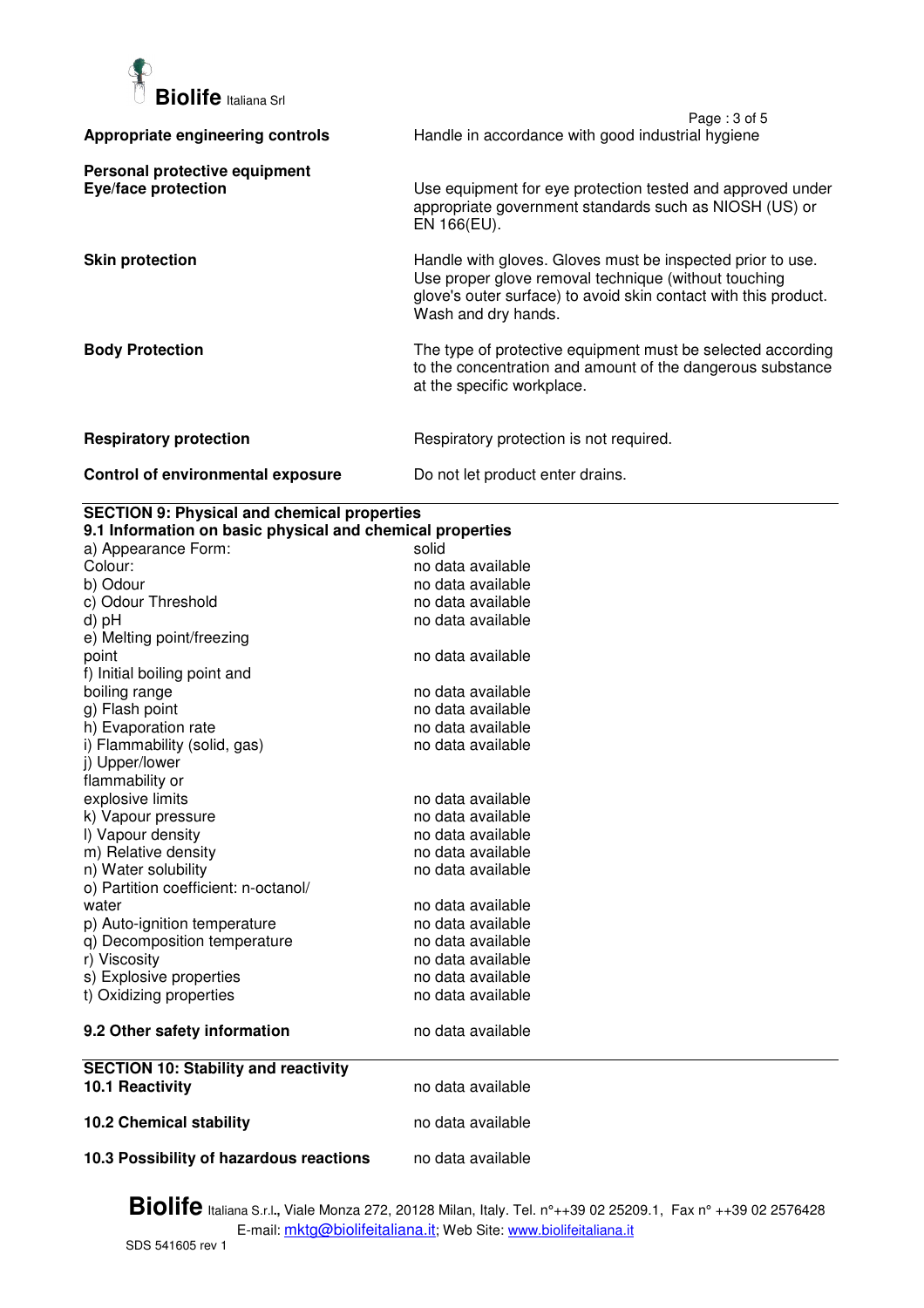

| 10.4 Conditions to avoid                                                | no data available                                                                                                                                                   |
|-------------------------------------------------------------------------|---------------------------------------------------------------------------------------------------------------------------------------------------------------------|
| 10.5 Incompatible materials                                             | no data available                                                                                                                                                   |
| 10.6 Hazardous decomposition products                                   | Other decomposition products - no data available                                                                                                                    |
| <b>SECTION 11: Toxicological information</b>                            |                                                                                                                                                                     |
| 11.1 Information on toxicological effects<br><b>Acute toxicity</b>      | no data available                                                                                                                                                   |
| <b>Skin corrosion/irritation</b>                                        | no data available                                                                                                                                                   |
| Serious eye damage/eye irritation                                       | no data available                                                                                                                                                   |
| Respiratory or skin sensitisation                                       | no data available                                                                                                                                                   |
| Germ cell mutagenicity                                                  | no data available                                                                                                                                                   |
| Carcinogenicity                                                         | IARC: No component of this product present at levels greater<br>than or equal to 0.1% is identified as probable, possible or<br>confirmed human carcinogen by IARC. |
| <b>Reproductive toxicity</b>                                            | no data available                                                                                                                                                   |
| Specific target organ toxicity - single exposure<br>no data available   |                                                                                                                                                                     |
| Specific target organ toxicity - repeated exposure<br>no data available |                                                                                                                                                                     |
| <b>Aspiration hazard</b>                                                | no data available                                                                                                                                                   |
| <b>Potential health effects</b>                                         |                                                                                                                                                                     |
| <b>Inhalation</b>                                                       | no data available                                                                                                                                                   |
| Ingestion                                                               | no data available                                                                                                                                                   |
| Skin                                                                    | no data available                                                                                                                                                   |
| <b>Eyes</b>                                                             | no data available                                                                                                                                                   |
| <b>Signs and Symptoms of Exposure</b>                                   | To the best of our knowledge, the chemical, physical, and<br>toxicological properties have not been thoroughly<br>investigated.                                     |
| <b>Additional Information</b>                                           | RTECS: no data available                                                                                                                                            |
| <b>SECTION 12: Ecological information</b><br>12.1 Toxicity              | no data available                                                                                                                                                   |
| 12.2 Persistence and degradability                                      | no data available                                                                                                                                                   |
| 12.3 Bio accumulative potential                                         | no data available                                                                                                                                                   |
| 12.4 Mobility in soil                                                   | no data available                                                                                                                                                   |
| 12.5 Results of PBT and vPvB assessment                                 | no data available                                                                                                                                                   |

Page : 4 of 5